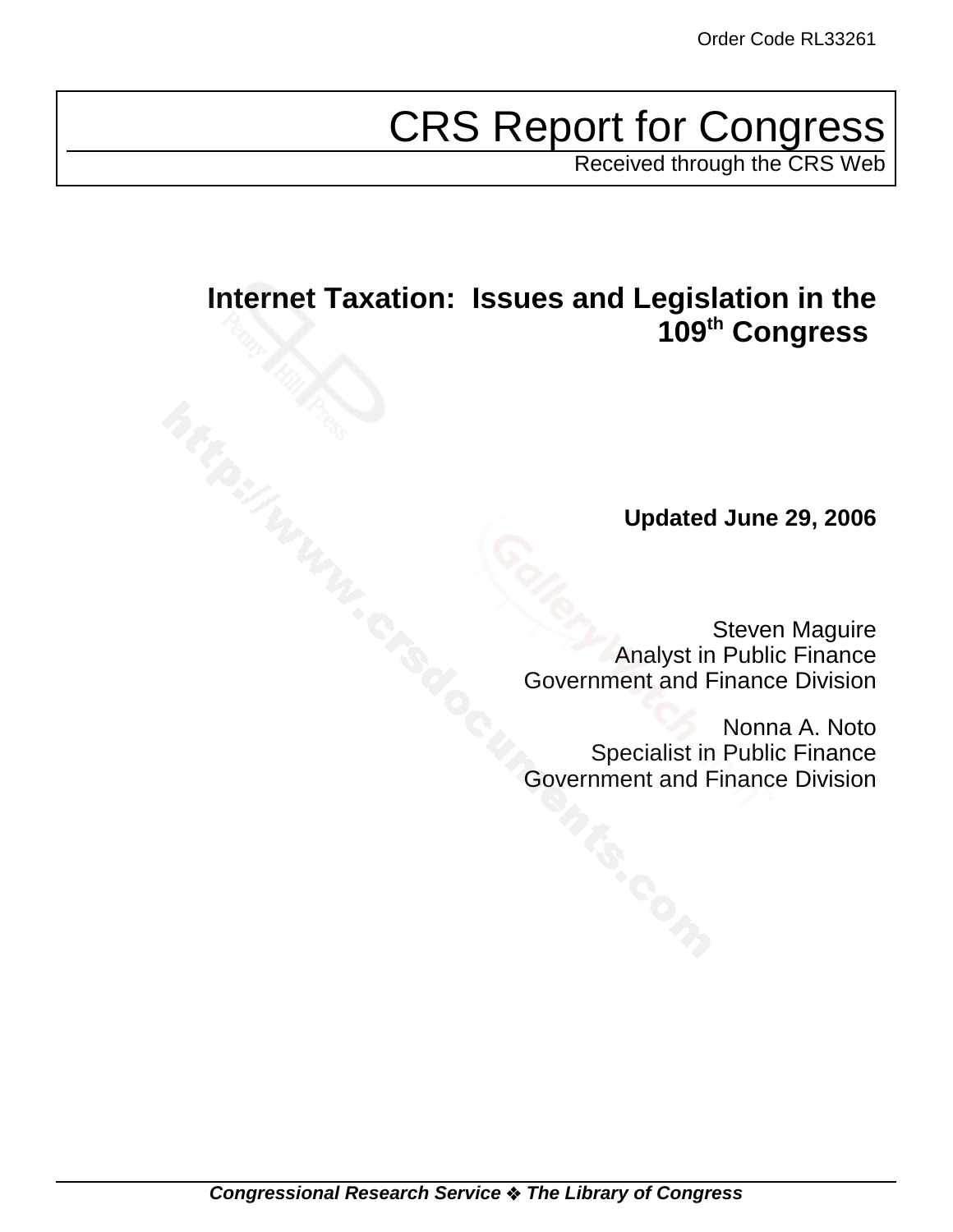## Internet Taxation: Issues and Legislation in the 109<sup>th</sup> **Congress**

#### **Summary**

Congress is involved in issues of state and local taxation of Internet transactions because commerce conducted by parties in different states over the Internet falls under the Commerce Clause of the Constitution. Currently, the "Internet Tax Moratorium" prohibits (1) new taxes on Internet access services and (2) multiple or discriminatory taxes on Internet commerce. The moratorium was created by the Internet Tax Freedom Act (ITFA) of 1998 (112 Stat. 2681) and has been extended twice. The original moratorium expired on October 21, 2001. Congress extended the moratorium through November 1, 2003, with P.L. 107-75. The moratorium was extended for an additional four years, through November 1, 2007, by P.L. 108-435. Taxes on Internet access that were in place before October 1, 1998, were protected by a grandfather clause.

In the 109<sup>th</sup> Congress, H.R. 1684, H.R. 1685, H.R. 4862, and H.R. 5422, would make the moratorium permanent by repealing the moratorium's sunset date. H.R. 1685 and H.R. 4862 would also strike the grandfather provision for digital subscriber line (DSL) taxes. The grandfather provision was added in the most recent extension of the ITFA (P.L. 108-435). In the Senate, S. 849 also would repeal the moratorium's sunset; it is similar, though not identical, to H.R. 1684.

On June 28, 2006, the Senate Commerce, Science, and Transportation Committee approved an amendment to a communications bill, S. 2686, that would make the moratorium on Internet access taxes permanent. Another amendment to the same legislation would impose a three-year moratorium on new taxes on wireless services.

An issue previously raised in connection with the Internet tax moratorium concerns states streamlining their sales taxes in order to gain remote tax collection authority. In the  $109<sup>th</sup>$  Congress, S. 2152 and S. 2153 would grant states which comply with the Streamlined Sales and Use Tax Agreement (a multistate compact) the authority to require remote sellers to collect state and local taxes on interstate sales. Another related issue is whether and how to have Congress set the nexus standards under which a state is entitled to impose a business activity tax (BAT, e.g., corporate net income tax, franchise tax, business and occupation tax, gross receipts tax) on a company located outside the state, but with some business activities in the state. In the  $109<sup>th</sup>$  Congress, H.R. 1956 and its Senate companion, S. 2721, would establish a *physical presence* standard for business activity taxes. For more on state corporate income taxes, see CRS Report RL32297, *State Corporate Income Taxes: A Description and Analysis*, by Steven Maguire.

This report will be updated as legislative events warrant.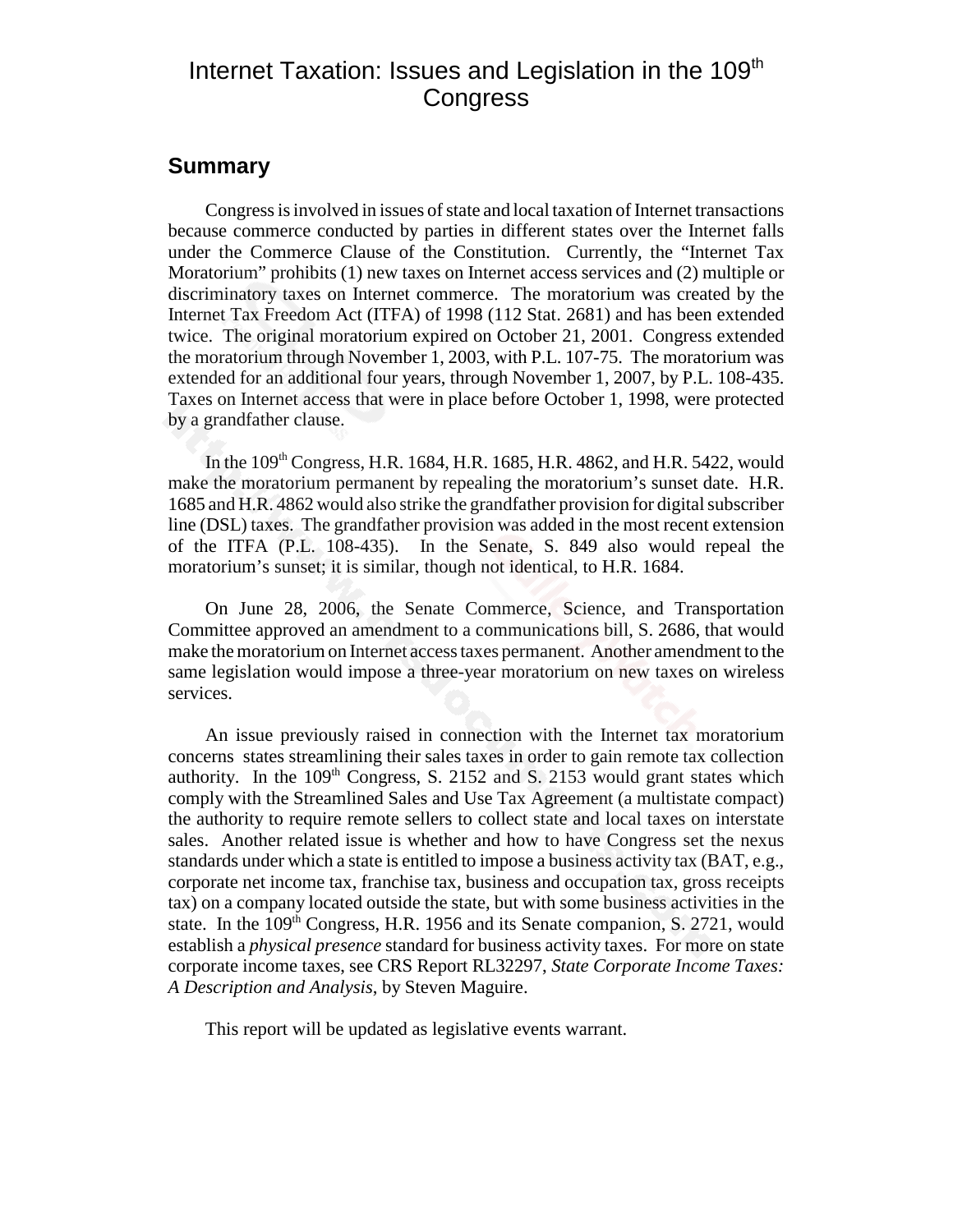## **Contents**

| The Moratorium: Permanent vs. Temporary Extension? 3   |  |
|--------------------------------------------------------|--|
|                                                        |  |
|                                                        |  |
|                                                        |  |
|                                                        |  |
|                                                        |  |
|                                                        |  |
|                                                        |  |
| The Streamlined Sales and Use Tax Agreement (SSUTA) 10 |  |
|                                                        |  |
|                                                        |  |
|                                                        |  |
|                                                        |  |
|                                                        |  |
|                                                        |  |
|                                                        |  |
|                                                        |  |
|                                                        |  |
|                                                        |  |
|                                                        |  |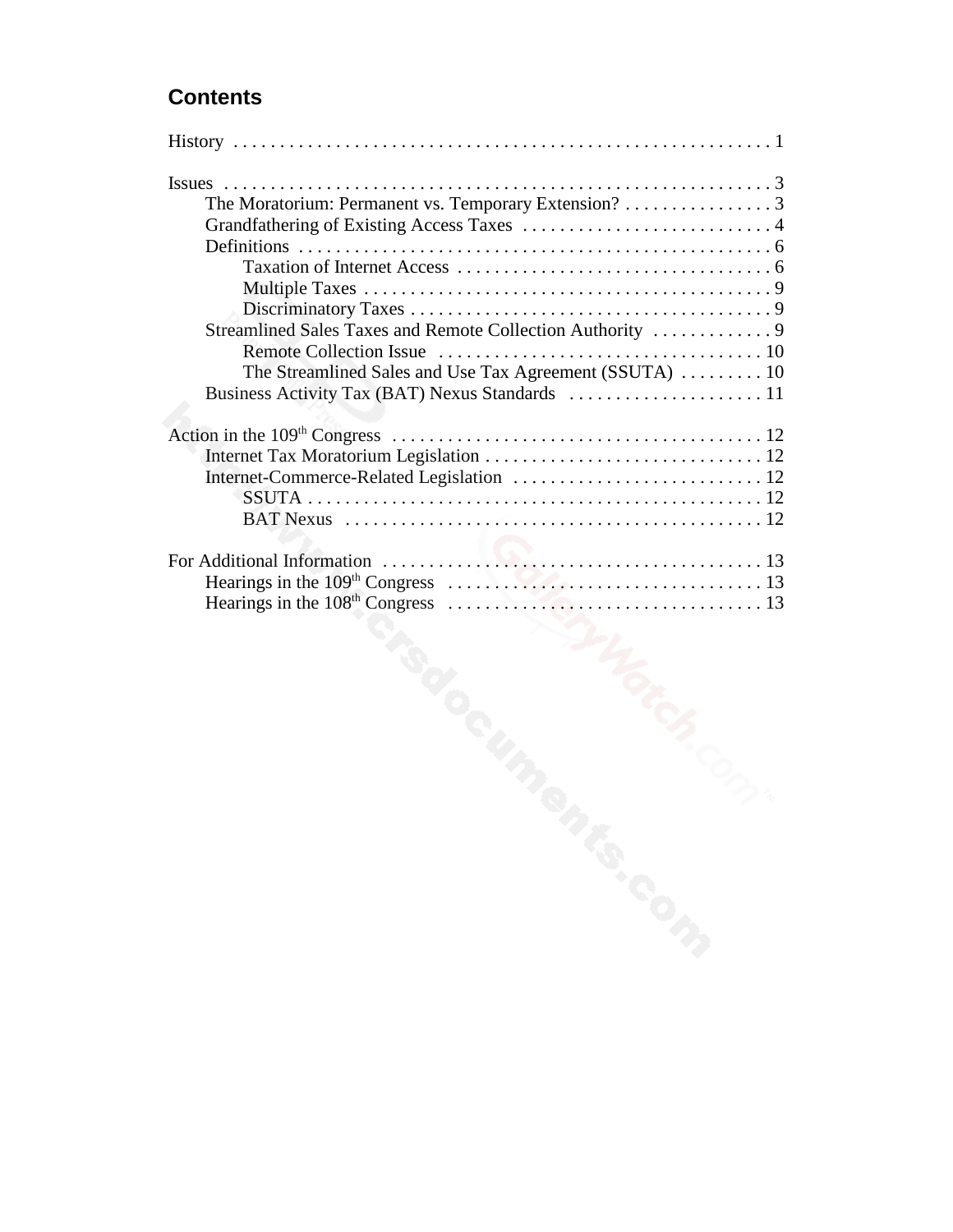## Internet Taxation: Issues and Legislation in the 109<sup>th</sup> Congress

#### **History**

The Internet Tax Freedom Act (ITFA) was enacted on October 21, 1998, as Title XI of Division C of P.L. 105-277, the Omnibus Consolidated and Emergency Supplemental Appropriations Act, 1999.<sup>1</sup> The ITFA placed a three-year moratorium on the ability of state and local governments to (1) impose new taxes on Internet access or (2) impose any multiple or discriminatory taxes on electronic commerce. The act grandfathered the state and local access taxes that were "... generally imposed and actually enforced prior to October 1, 1998...."

This initial Internet tax moratorium expired on October 21, 2001. The Internet Tax Nondiscrimination Act, P.L. 107-75, was enacted on November 28, 2001. It provided for a two-year extension of the prior moratorium, through November 1, 2003. The moratorium was extended for an additional four years, through November 1, 2007, by P.L. 108-435, enacted on December 3, 2004. Taxes on Internet access that were in place before October 1, 1998, were protected by a grandfather clause. The latest extension also grandfathered pre-November 1, 2003, taxes (mostly on digital subscriber line or DSL services) through November 1, 2005, and excluded from the moratorium taxes on voice or similar service utilizing voice over Internet protocol (VoIP). These services were not as prevalent at the time the original moratorium was enacted. As part of compromise negotiations in the  $108<sup>th</sup>$  Congress, the grandfathering protection for Internet access taxes in Wisconsin was limited to three years (through November 1, 2006) instead of four, and the ability of Texas municipalities to collect franchise fees from telecommunications providers that use public lands was protected. The 2004 act included several modifications and refinements to the original ITFA. Specifically, the 2004 act:

- Extended the Internet tax moratorium for four years, retroactively one year to November 1, 2003, and forward three years until November 1, 2007. The moratorium bars state and local governments from imposing any new taxes on Internet access or imposing any multiple or discriminatory taxes on electronic commerce.
- Clarified that the term "tax on Internet access" applies regardless of whether the tax is imposed on a provider or buyer of Internet access.

<sup>&</sup>lt;sup>1</sup> Title XII was also part of S. 442,  $105<sup>th</sup>$  Congress, the underlying ITFA legislation. Titles XI and XII, 112 Stat. 2681-719 through 728 (1998). Title XI is codified as the ITFA in 47 U.S.C. 151 note. Title XII is codified as 19 U.S.C. 2241 note.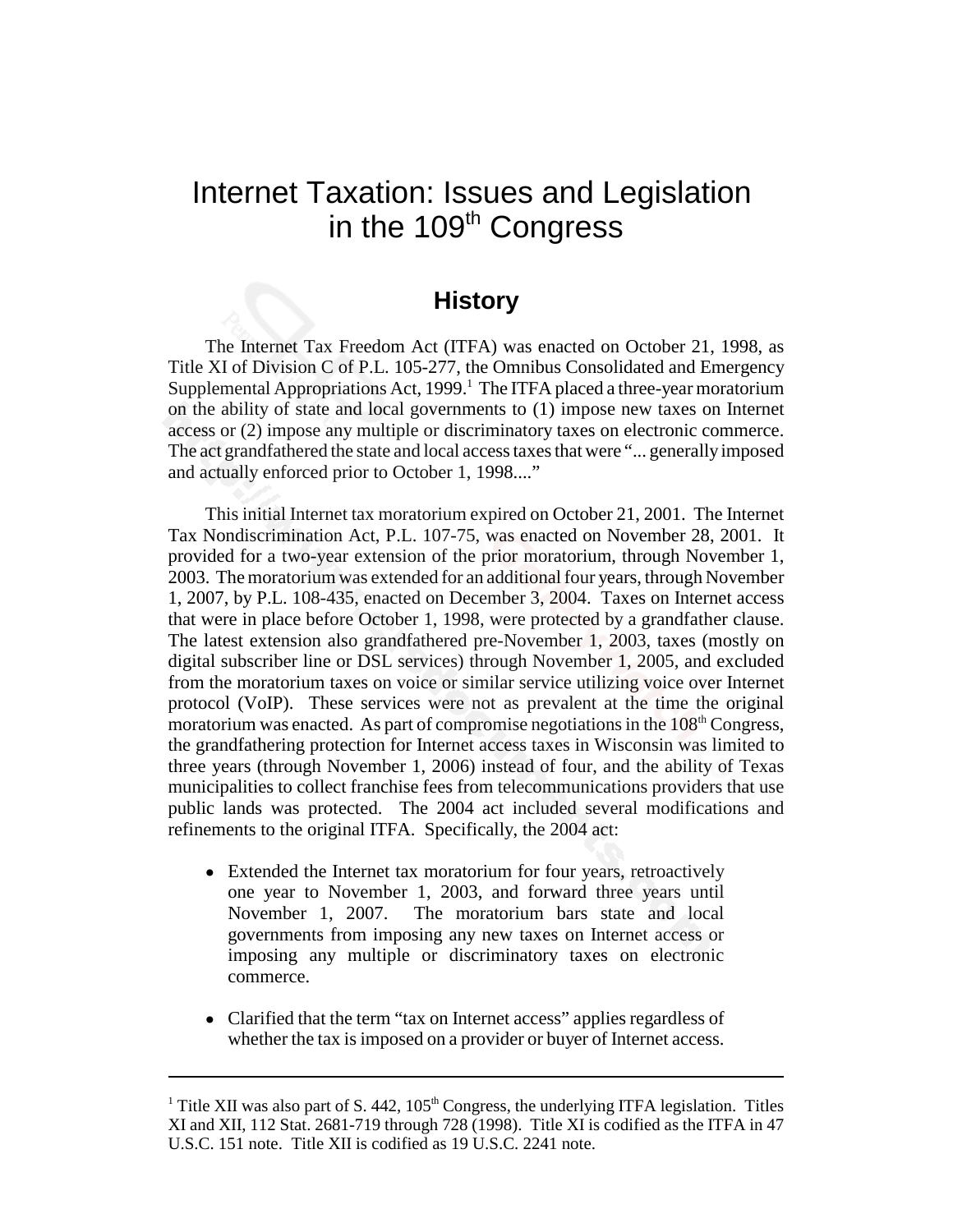- Made explicit that a "tax on Internet access" does not include a tax levied on net income, capital stock, net worth, or property value.
- ! Provided that the terms "Internet access" and "Internet access service" do "not include telecommunications services, except to the extent such services are purchased, used, or sold by a provider of Internet access to provide Internet access." (This permits some portion of telecommunications services to be included under the tax moratorium.)
- Extended the grandfather protection from November 1, 2003, until November 1, 2007, for state and local governments which taxed Internet access prior to October 1, 1998. An exception was made for a state telecommunications service tax in Wisconsin, for which protection was extended only until November 1, 2006. Protection was extended only until November 1, 2005, for taxes on Internet access that were generally imposed and actually enforced as of November 1, 2003. This provision applies mainly to taxes on digital subscriber line (DSL) services.
- Explicitly protected the Texas municipal access line fee. This provision is intended to protect the ability of Texas municipalities to collect franchise fees from telecommunications providers that use public lands.
- Included a new accounting rule that charges for Internet access may be subject to taxation in cases where they are aggregated with charges for telecommunications services or other charges that are subject to taxation — unless the Internet access provider can reasonably identify the charges for Internet access.
- Stated that nothing in the act prevents the collection of any charges for federal or state universal service programs (for telephone service), or for state or local 911 and E-911 (emergency call) services, nor does it affect any federal or state regulatory non-tax proceeding (such as FCC regulatory proceedings).
- Clarified that the moratorium does not apply to taxes on Voice over Internet Protocol (VoIP) services. This section does not apply to services that are incidental to Internet access, such as voice-capable e-mail or instant messaging.
- And Provided for the GAO (Government Accountability Office) to study the effects of the Internet tax moratorium on the revenues of state and local governments and on the deployment and adoption of broadband technologies for Internet access throughout the United States, including under-served rural areas. The study was to compare deployment in states that tax broadband Internet access service with states that do not. The Comptroller General is to report the findings, conclusions, and any recommendations from the study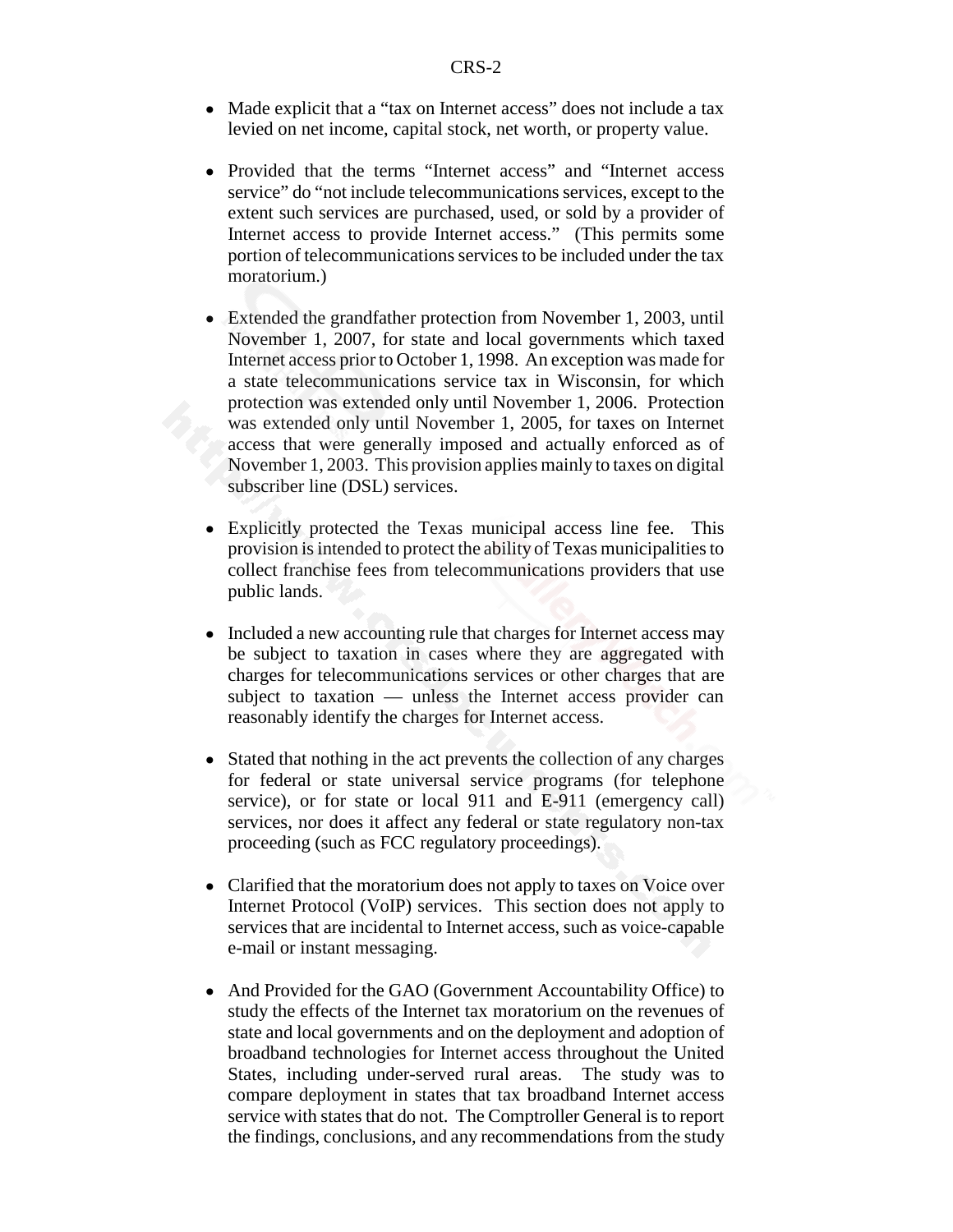to the Senate Committee on Commerce, Science, and Transportation and the House Committee on Energy and Commerce by November 1, 2005. The report was published in January 2006.<sup>2</sup>

#### **Issues**

The five main issues surrounding Internet taxation and e-commerce that the 109th Congress may address are as follows:

- whether or not to extend the moratorium on Internet access taxes and if so, temporarily or permanently;
- whether, if the moratorium was to be extended, to grant grandfather protection for states that imposed taxes on Internet access before the original moratorium was enacted;
- how to better define Internet access and discriminatory taxes to the satisfaction of all stakeholders;
- whether to grant states the authority to require remote sellers to collect use taxes if the states adopted a streamlined sales tax system; and
- if congressional codification of guidelines is needed for establishing whether or not a business engaged in interstate commerce has nexus in a jurisdiction for purposes of business activity tax (BAT, e.g., corporate income tax, franchise tax, business license tax) liability.

Theses issues remain similar to those considered in 2001 and 2004, the two previous times the Internet tax moratorium was temporarily extended.3

#### **The Moratorium: Permanent vs. Temporary Extension?**

The intent of the Internet Tax Freedom Act (enacted in 1998) was to prevent state taxes on Internet access, to ensure that multiple jurisdictions could not tax the same electronic commerce transaction, and to ensure that commerce over the Internet would not be singled out for discriminatory tax treatment. Supporters of extending the moratorium contend that the Internet should continue to be protected from the administrative and financial burdens of taxation in order to further advance of

<sup>2</sup> U.S. Government Accountability Office, *Internet Access Tax Moratorium: Revenue Impacts Will Vary by State*, GAO-06-273, Jan. 2006.

<sup>&</sup>lt;sup>3</sup> For a longer discussion of the extension of the moratorium, grandfathering of existing access taxes, and collecting sales and use taxes on interstate sales — in relation to bills introduced in the first session of the 107<sup>th</sup> Congress — see CRS Report RL31177, *Extending the Internet Tax Moratorium and Related Issues*, by Nonna A. Noto.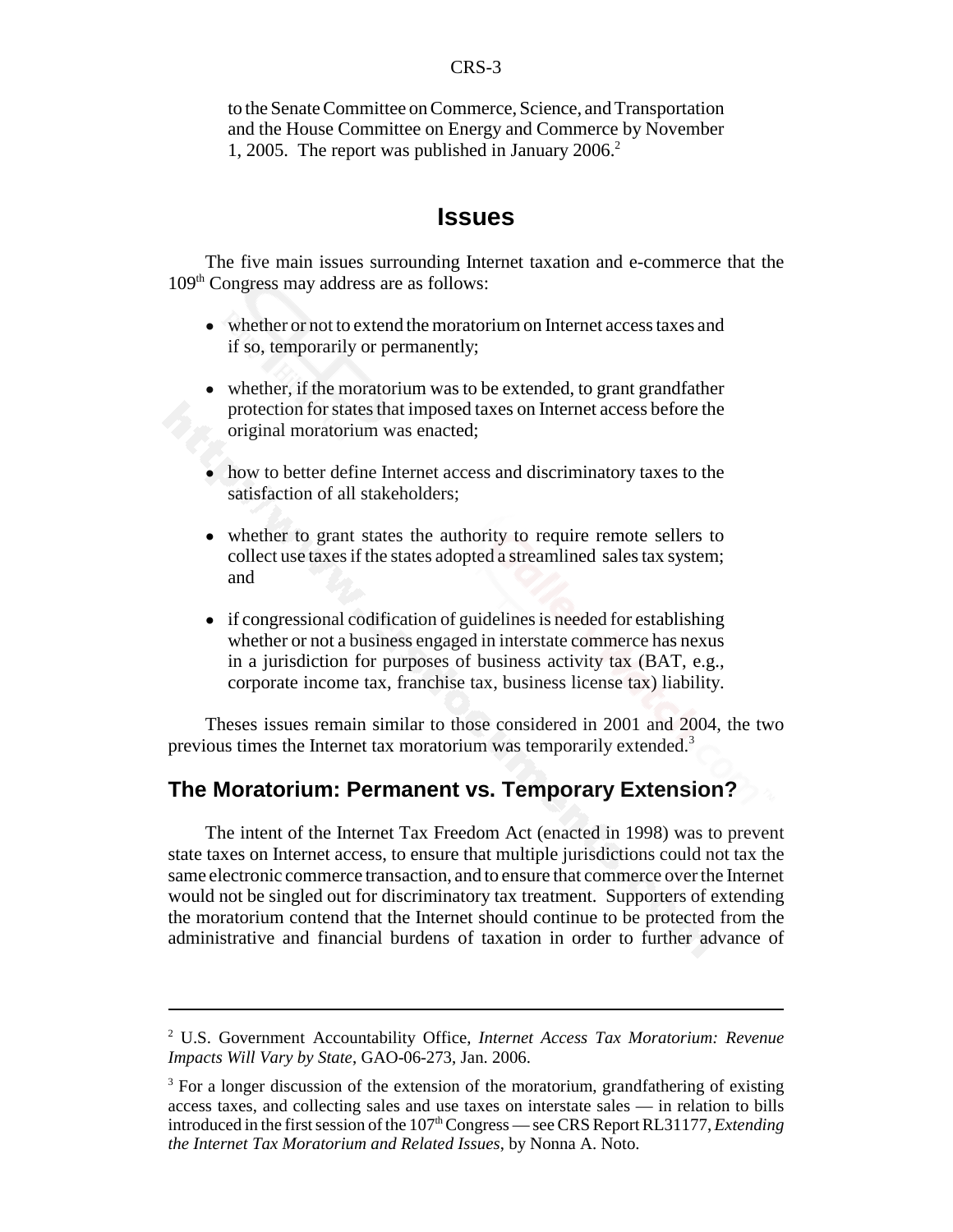Internet technology and associated economic activity.<sup>4</sup> Opponents of extending the moratorium contend that a federal moratorium infringes on the states' independent authority to levy taxes and, further, that Internet transactions and services should not be afforded preferential tax treatment.

Supporters of permanent extension of the moratorium maintain it would eliminate the need for Congress to revisit the issues surrounding Internet taxation when a temporary moratorium expires. Permanent extension presumably could also provide both the producers and consumers of Internet services greater certainty about state and local taxation of the Internet. Opponents, on the other hand, say a permanent extension would not address the underlying issue of federal restrictions on state taxation, nor would it clarify the definition of Internet access.

Opponents of a permanent extension of the moratorium point out that a temporary one would allow Congress to periodically review the conditions of the moratorium and the effect of the moratorium on the states. Reassessment could then be made in the context of developments in computer technology and business organization, as well as state and local government tax administration. A temporary extension could also provide more time for the states to further simplify their sales and use taxes. (See the discussion below on *Streamlined Sales Taxes and Remote Collection Authority*.)

Allowing the moratorium to sunset would permit states to tax Internet access, although, in practice, the trend has been for states to repeal their Internet access taxes. As Internet technology continues to change the telecommunications industry, however, state and local governments will likely modify how the industry is taxed. A sunset of the moratorium could induce states to address the taxation of telecommunications more broadly.

#### **Grandfathering of Existing Access Taxes**

The Internet Tax Freedom Act exempted from the moratorium taxes on Internet access that were "... generally imposed and actually enforced prior to October 1, 1998...." When ITFA legislation was being considered in the spring of 1998, 10 states and the District of Columbia were already applying their sales tax to Internet access services.<sup>5</sup> Subsequently, Connecticut, Iowa, Tennessee, and the District of Columbia eliminated their tax on Internet access, and South Carolina has not enforced the collection of its tax during the federal moratorium. These developments left six states imposing a sales tax (or equivalent tax) on Internet access as of January 2006: New Mexico, North Dakota, Ohio (on commercial use only), South Dakota,

<sup>4</sup> U.S. Congress, Committee on Commerce, Science, and Transportation, *Internet Tax Non-Discrimination Act of 2003*, report to accompany S. 150, 108<sup>th</sup> Cong., 1<sup>st</sup> sess., S.Rept. 108-155, (Washington: GPO, 2003), p. 1.

<sup>&</sup>lt;sup>5</sup> National Conference of State Legislatures, "Which States Tax Internet Access?" March 25, 1998. Available at [http://www.ncsl.org/programs/fiscal/intertax.htm].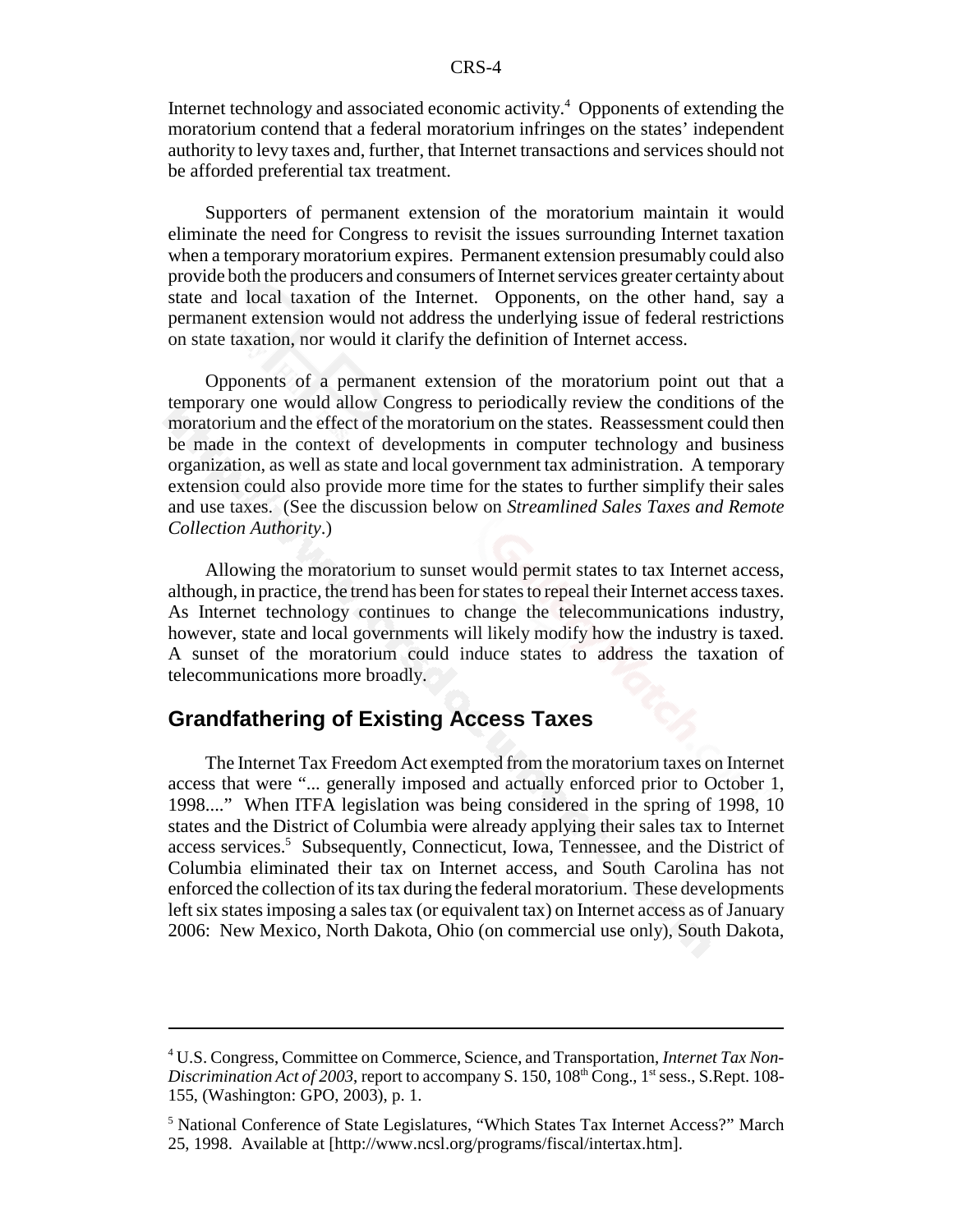Texas (on monthly charges over \$25), and Wisconsin.<sup>6</sup> In addition, Hawaii levies its general excise tax, New Hampshire its communications services tax (imposed on all two-way communications equipment), and Washington State its business and occupation tax (a gross receipts tax levied on business) on Internet access. The Congressional Budget Office believes that several *local* jurisdictions in Colorado, Ohio, South Dakota, Texas, Washington, and Wisconsin also are collecting taxes on Internet access.<sup>7</sup>

The grandfathering protection was continued when the ITFA moratorium was extended for two years in 2001 (through November 1, 2003). P.L. 108-435 further extended the grandfathering protection for pre-October 1998 taxes through November 1, 2007. A second grandfathering issue arose in 2004 as states began to tax Internet access provided through digital subscriber lines (DSL), a high-speed telephone service. DSL is considered a telecommunication service and was exempt from the original moratorium and thus taxable. P.L 108-435 grandfathered pre-November 2003 taxes (mostly taxes on DSL service) through November 1, 2005.

In its cost estimates for H.R. 49 and S. 150 in the  $108<sup>th</sup>$  Congress, the Congressional Budget Office (CBO) determined that eliminating the grandfathering protection for Internet access taxes would impose an intergovernmental mandate as defined in the Unfunded Mandates Reform Act (UMRA, 2 U.S.C. 1501-1571).<sup>8</sup> According to CBO, the prohibition of taxes on Internet access that were then collected in *up to* 10 states (in 2003, at the time of the CBO study, more states had Internet access taxes) and a few local jurisdictions in six states, would cost these jurisdictions approximately \$80 million to \$120 million per year. This estimate alone exceeded the UMRA threshold of \$59 million in 2003, in the case of H.R. 49, and \$64 million in 2007 (adjusted annually for inflation), in the case of S. 150. CBO noted that additional state and local revenues could be lost if more telecommunications services and information content were redefined as Internet access.

In addition, in a report released in October 2003, the Center on Budget and Policy Priorities estimated that as many as 27 states could lose approximately \$70 million per year if they were not allowed to tax DSL Internet access services.<sup>9</sup> CBO

<sup>6</sup> Vertex, Inc., *Tax Cybrary*. Available at [http://www.vertexinc.com], visited Jan. 27, 2006.

<sup>7</sup> Congressional Budget Office, "Cost Estimate for S. 150, the Internet Tax Nondiscrimination Act," Sept. 9, 2003. Contained in U.S. Congress, Senate, Committee on Commerce, Science, and Transportation, *Internet Tax Non-discrimination Act of 2003*, Report on S. 150, 108<sup>th</sup> Cong., 1<sup>st</sup> sess., Report 108-155, Sept. 29, 2003 (Washington: GPO, 2003), p. 7. Cost estimate also available at [http://www.cbo.gov].

<sup>&</sup>lt;sup>8</sup> Congressional Budget Office, "Cost Estimate for H.R. 49, Internet Tax Nondiscrimination Act," as ordered reported by the House Committee on the Judiciary on July 16, 2003, Washington, July 21, 2003; and "Cost Estimate for S. 150, the Internet Tax Nondiscrimination Act." Both available at [http://www.cbo.gov].

<sup>9</sup> Michael Mazerov, "Making the Internet Tax Freedom Act Permanent in the Form Currently Proposed Would Lead to a Substantial Loss for States and Localities," Center on Budget and Policy Priorities, Oct. 20, 2003. Available at [http://www.cbpp.org].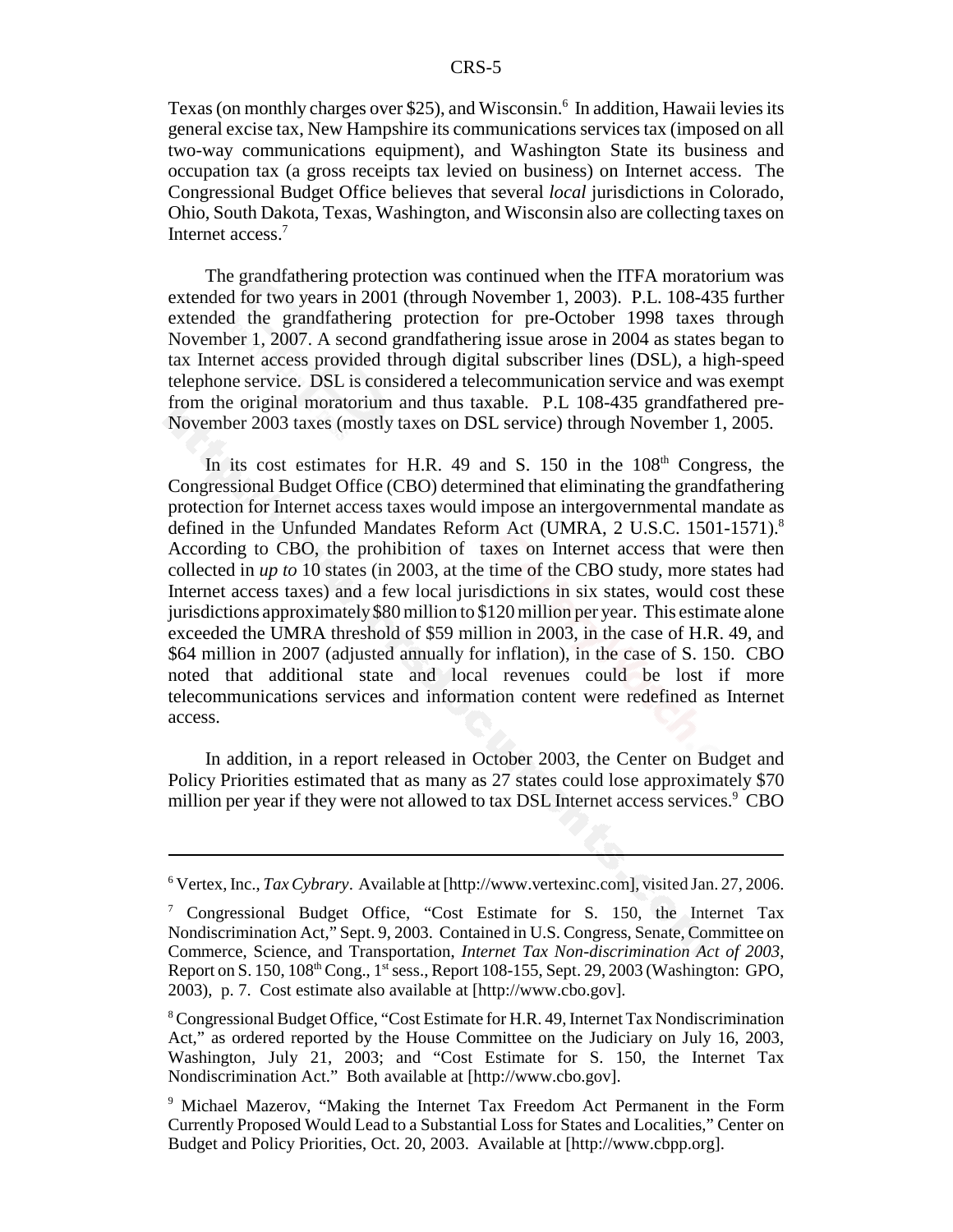estimated the revenues that would be lost from prohibiting taxes on DSL at \$40 million in 2003 and projected an \$80 million loss per year by 2008.<sup>10</sup>

#### **Definitions**

As noted earlier, the ITFA tax moratorium prohibits new taxes on Internet access and multiple or discriminatory taxes on electronic commerce. The act's definitions of *Internet access* and of *discriminatory tax*, in particular, have been the source of some concern and legal uncertainty for state and local governments, providers of new-technology Internet access service, telecommunications companies offering bundled communications and information services, supporters of federal and state universal service programs, and companies with "dot.com" subsidiaries.

**Taxation of Internet Access.** The taxation of Internet access most commonly refers to the application of state and local sales and use taxes to the monthly charges that retail subscribers pay for access to the Internet. These payments may go to traditional dial-up Internet service providers (ISPs) such as America Online (AOL) and EarthLink, or to the local telephone or cable TV company. According to the Federation of Tax Administrators, the tax may also take the form of a sales and use tax or excise tax levied specifically on telecommunications, information services, or data processing services, the definition of which encompasses "charges for Internet access." P.L. 108-435 clarified that a "tax on Internet access" applies regardless of whether the tax is imposed on a provider or buyer of Internet access.<sup>11</sup>

*Telecommunications Industry Concerns.* Telecommunications carriers were concerned that Internet access offered through primarily telecommunications technologies, such as DSL or wireless services, might not be treated as exempt from tax, while access offered over other technologies, such as cable modem, would be exempt. In an attempt to address these concerns, P.L. 108-435 provided that all forms of telecommunications services used to provide Internet access would be exempt from state and local taxes under the moratorium.<sup>12</sup> P.L. 108-435 added the phrase shown below in italics to the definition of Internet access and Internet access service. According to Section 1105(5) of the revised Internet Tax Freedom Act,

The term "Internet access" means a service that enables users to access content, information, electronic mail, or other services offered over the Internet and may also include access to proprietary content, information, and other services as part of a package of services offered to users. Such term does not include telecommunications services *except to the extent such services are purchased,*

 $10$  For an overview of revenue loss estimates, see U.S. Government Accountability Office, *Internet Access Tax Moratorium: Revenue Impacts Will Vary by State*, GAO-06-273, Jan. 2006.

<sup>&</sup>lt;sup>11</sup> A recent GAO (*op. cit.* Jan. 2006, p. 23) report concluded that ISP acquired services are not protected by the moratorium.

<sup>&</sup>lt;sup>12</sup> For more information, see U.S. Congress, Senate Committee on Commerce, Science, and Transportation, *Internet Tax Non-discrimination Act of 2003*, Report on S. 150,108<sup>th</sup> Cong., 1st sess., S.Rept. 108-155, Sept. 29, 2003 (Washington: GPO, 2003).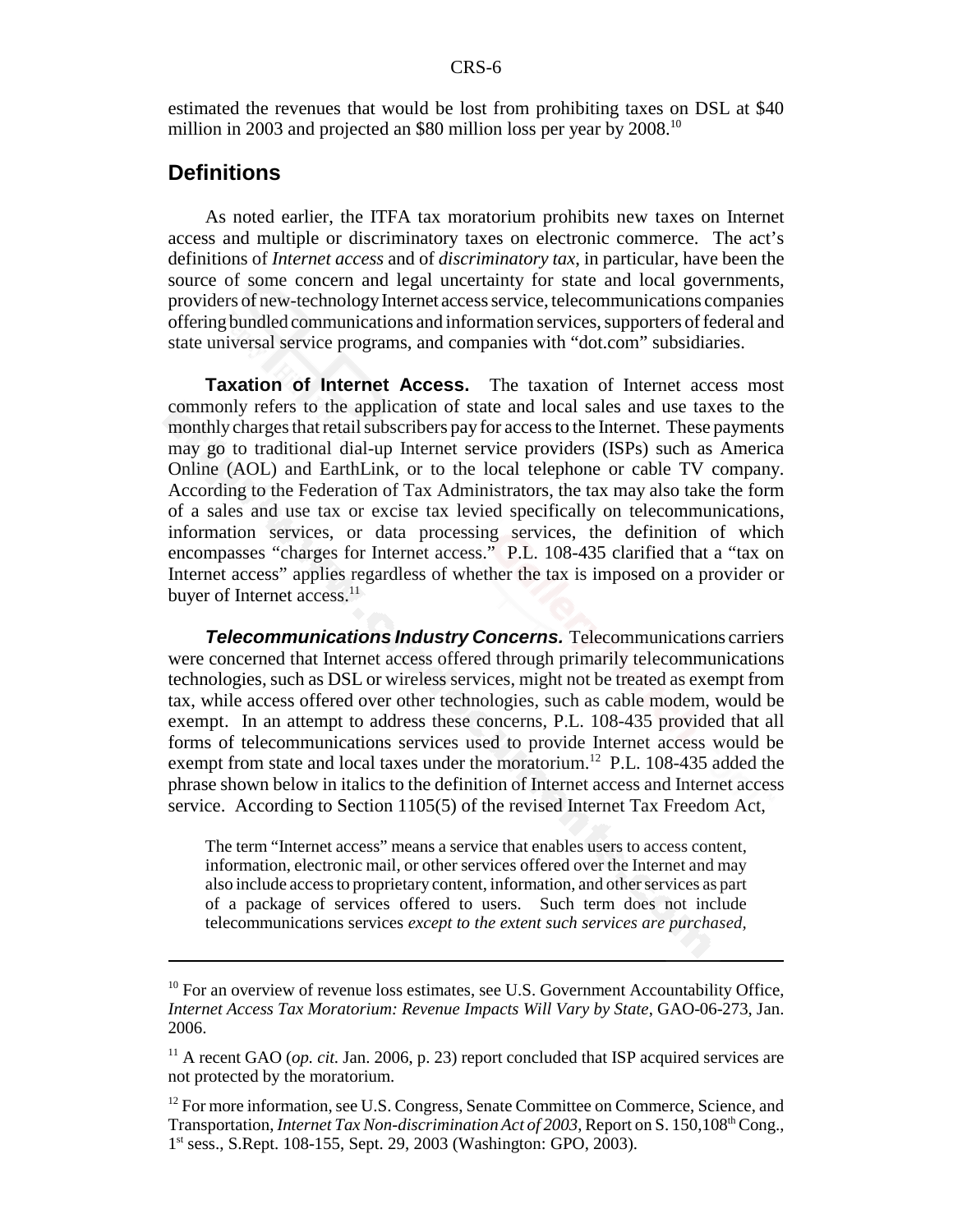*used, or sold by a provider of Internet access to provide Internet access*. [Emphasis added.]

As a result, some portion of telecommunications services may be included under the tax moratorium.

**State and Local Government Concerns.** State and local governments are concerned that the revised language would broaden the current tax exemption far beyond retail Internet access. The expanded definition could also exempt not only the services that connect the consumer to the Internet, but also all of the telecommunications services that compose the Internet backbone.<sup>13</sup> While not quantifying the likely cost, CBO indicated that this interpretation of S. 150 (P.L. 108- 435) could reduce state and local revenues from taxes on telecommunications.14

P.L. 108-435 made explicit that the term "tax on Internet access" does not include a tax levied on net income, capital stock, net worth, or property value. It extended the grandfather protection for existing Internet access taxes until November 1, 2007, with the exception of Wisconsin, where protection ends on November 1, 2006. It explicitly protected the Texas municipal access line fee; this protects the ability of Texas municipalities to collect franchise fees from telecommunications providers that use public lands.

In addition, state and local governments were concerned that with the growth of Internet telephony (Voice over Internet Protocol, VoIP), there would be less traditional telephone service or plain old telephone service (POTS) remaining in the tax base. Currently, state and local taxes on voice telephone services produce \$12 billion in annual revenues.<sup>15</sup> P.L. 108-435 clarified that the tax moratorium does not apply to VoIP services, which may be taxed.16

*Bundling of Services.* The breadth of coverage in the first sentence of the definition of Internet access shown above gives rise to concern on the part of state and local revenue departments that the tax-protection of Internet access may extend to "bundled" products and services that might otherwise be taxable if purchased on their own. These could include data and information services, cable television, books, magazines, games, music, and video on demand, for example. These types

<sup>13</sup> Harley Duncan and Mattt Tomalis, "On the ITFA: Telecom's Trojan Horse," *State Tax Notes*, Jan.12, 2004, pp. 129-132.

<sup>&</sup>lt;sup>14</sup> Congressional Budget Office, "Cost Estimate for S. 150, Internet Tax Nondiscrimination Act," Sept. 9, 2003. Available at [http://www.cbo.gov] and included in Senate Commerce Committee, Report on S. 150, S.Rept. 108-155, pp. 8.

<sup>&</sup>lt;sup>15</sup> Michael Mazerov, "A Permanent Ban on Internet Access Taxation Risks Serious Erosion of State and Local Telephone Tax Revenue as Phone Calls Migrate to the Internet," Center on Budget and Policy Priorities, Washington, DC, Feb. 11, 2004, p. 1. Available at [http://www.cbpp.org].

<sup>&</sup>lt;sup>16</sup> For objections to a tax prohibition on VoIP, see Michael Mazerov, "Proposed 'Voice over Internet Protocol Regulatory Freedom Act' Threatens to Strip States and Localities of Billions of Dollars in Annual Tax Revenues," Center on Budget and Policy Priorities, Washington, DC, July 20, 2004. Available at [http://www.cbpp.org].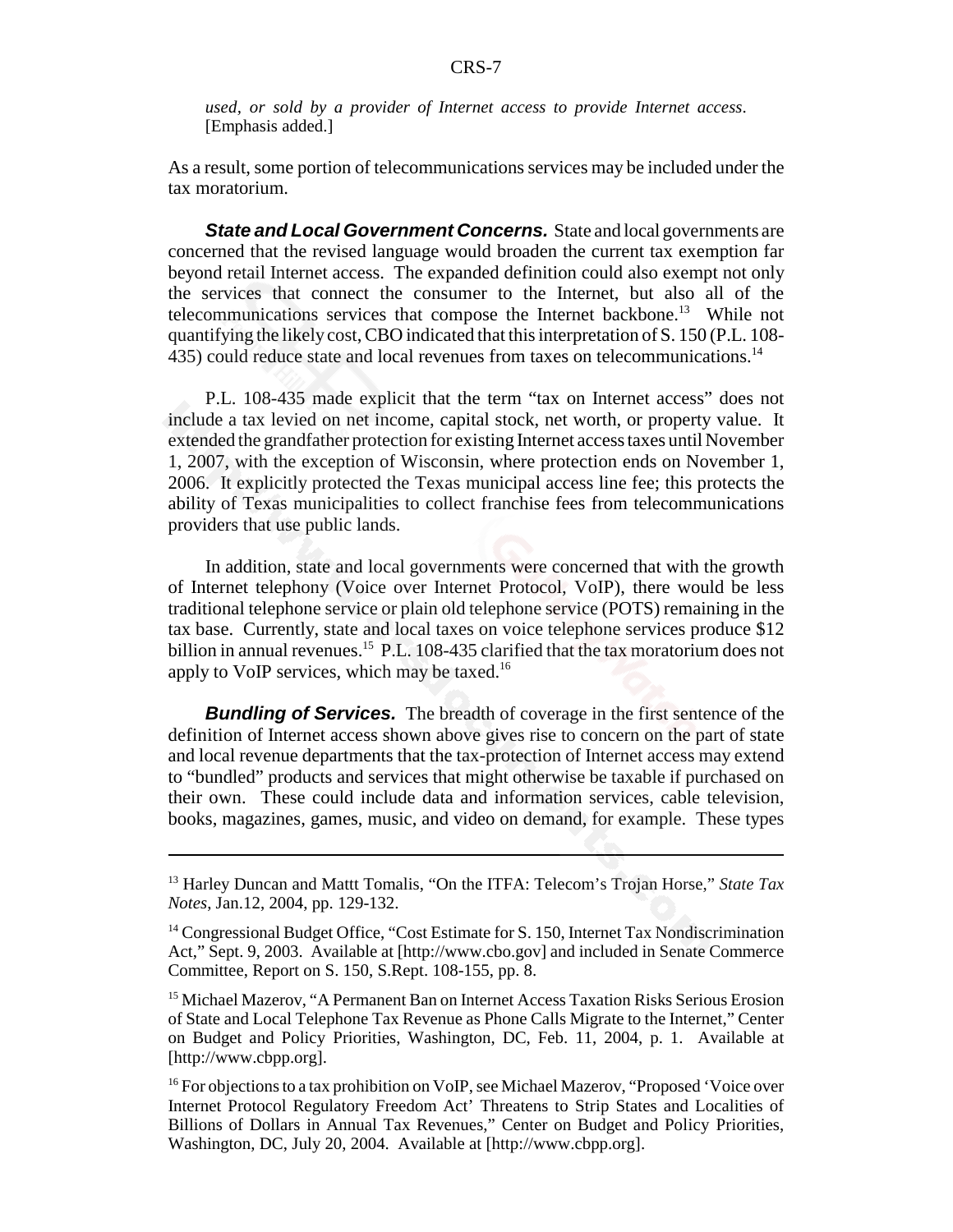of products and services can be offered online and sold as part of an Internet access service.<sup>17</sup>

P.L. 108-435 included a new accounting rule which addressed the bundling issue. Under this rule, Internet access service may be taxable if access fees are aggregated with fees for otherwise-taxable telecommunications services. If the Internet access provider can reasonably identify the charges for Internet access, then the Internet access, however, is not taxable.

*Funding Universal Service.* Some Members of Congress were concerned about protecting the financing source for the Universal Service Fund (USF).<sup>18</sup> The USF is administered by the Universal Service Administrative Company, an independent not-for-profit organization operating under the auspices of the Federal Communications Commission (FCC). The USF is financed by mandatory contributions from interstate telecommunications carriers.<sup>19</sup> A company's USF contribution is a percentage of its interstate and international end-user revenues.<sup>20</sup> Some states also levy charges on the intrastate retail revenues of telecommunications carriers for their state's universal service fund.<sup>21</sup>

Supporters of the universal service programs were concerned that efforts to protect Internet access and associated telecommunications services should not reduce the funding base for universal service. P.L. 108-435 does not prevent the federal government or the states from imposing or collecting the fees or charges on telecommunications that are used to finance the universal service program. Nor does it prevent states or local governments from collecting fees or charges to support 911 or E-911 (emergency) services. Nor does it affect any federal or state regulatory proceeding that is not related to taxation.

<sup>19</sup> All telecommunications providers that furnish service between states must contribute to the USF. This includes long distance companies, local telephone companies, wireless telephone companies, paging companies, and payphone providers.

 $20$  The percentage, known as the contribution factor, is set quarterly, and varies depending on the financing needs of the universal service programs. The federal universal service contribution factor for the fourth quarter of 2005 was 0.102 or 10.2%. The proposed contribution factor for the first quarter of 2006 is also 0.102 or 10.2%. Federal Communications Commission, Contribution Factors and Quarterly Filings, available at [http://www.fcc.gov/wcb/universal\_service/quarter.html].

 $21$  State charges are typically levied on the intrastate retail revenues of wireline carriers and, in some states, wireless carriers as well.

<sup>&</sup>lt;sup>17</sup> Harley Duncan and Matt Tomalis, "On the Internet Tax Freedom Act: The Forgotten First Sentence," *State Tax Notes*, March 29, 2004, pp. 1105-1108.

<sup>&</sup>lt;sup>18</sup> The USF subsidizes telephone service to low-income consumers and to high-cost rural and insular areas. Through the E-rate or education-rate program instituted by the Telecommunications Act of 1996, the USF also subsidizes telecommunications discounts for schools and libraries. Also as a result of the 1996 act, the USF subsidizes communications links between rural health care providers and urban medical centers. For further information on the E-rate program, see CRS Issue Brief IB98040, *Telecommunications Discounts for Schools and Libraries: The "E-Rate" Program and Controversies*, by Angele A. Gilroy.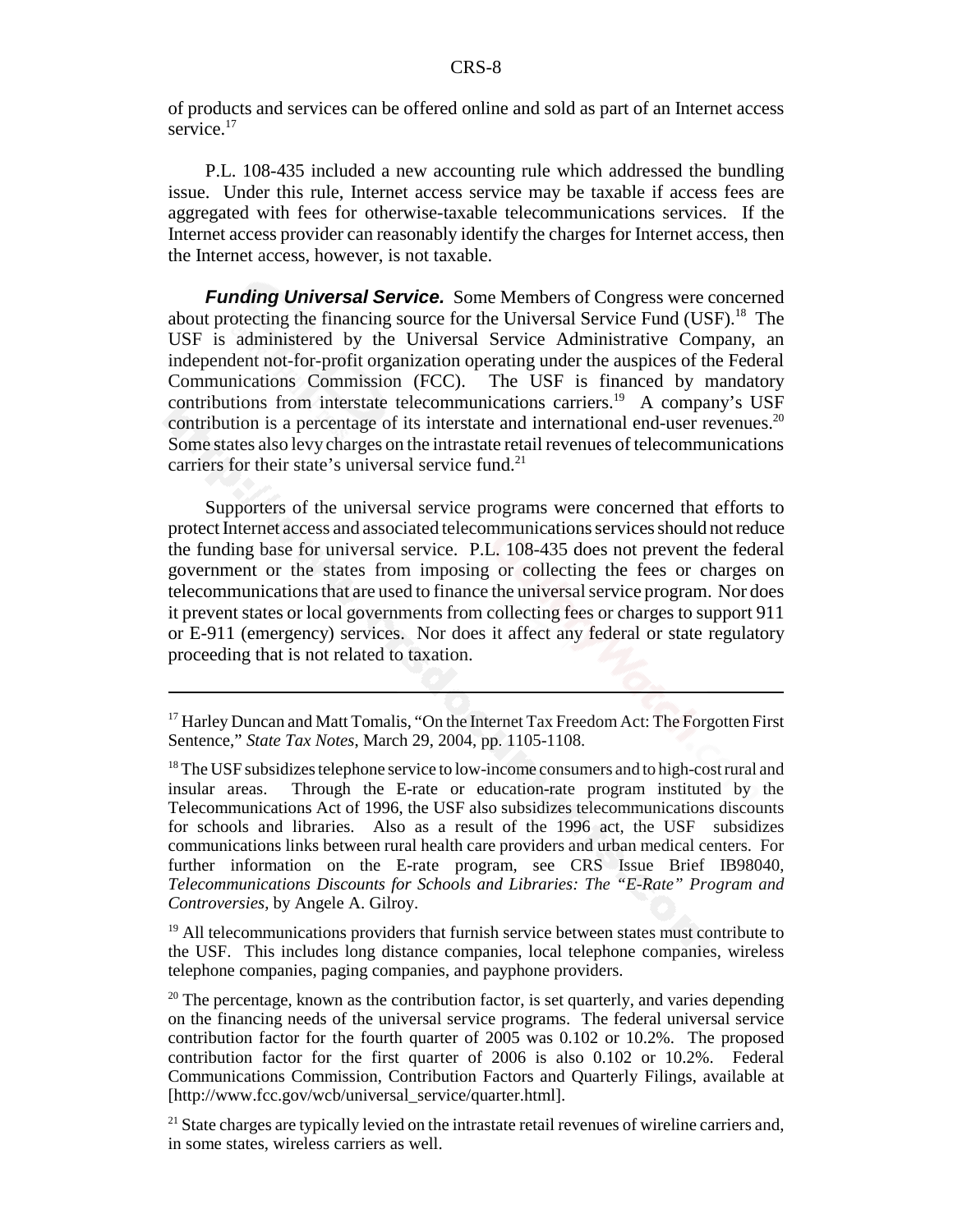**Multiple Taxes.** The ban on multiple taxes prohibits more than one state, or more than one local jurisdiction at the same level of government (i.e., more than one county or one city), from imposing a tax on the same transaction, unless a credit is offered for taxes paid to another jurisdiction. However, the state, county, and city in which an electronic commerce transaction takes place could all levy their sales taxes on the transaction.

**Discriminatory Taxes.** In practice, the ban on discriminatory taxes on electronic commerce means that transactions arranged over the Internet are to be taxed in the same manner as mail-order or telephone sales. Under the current judicial interpretation of nexus as applied to mail-order sales, a state cannot require an out-ofstate seller to collect a use tax from the customer unless the seller has a physical presence in the taxing state.<sup>22</sup> (A use tax is the companion tax to the sales tax, applicable to interstate sales.) Congress or the Supreme Court would need to act to grant or approve the states' ability to require out-of-state tax collection, whether the transaction was arranged over the Internet or by mail order, telephone, or other means.

The second part of the ITFA's definition of discriminatory tax lists conditions under which a remote seller's use of a computer server, an Internet access service, or online services does not establish nexus. These circumstances include the sole ability to access a site on a remote seller's out-of-state computer server; the display of a remote seller's information or content on the out-of-state computer server of a provider of Internet access service or online services; and processing of orders through the out-of-state computer server of a provider of Internet access service or online services. Some businesses have taken advantage of these nexus limits in the ITFA's definition of discriminatory tax to establish what are referred to as Internet kiosks or dot-com subsidiaries. The businesses claim that these Internet-based operations are free from sales and use tax collection requirements. Critics object that these methods of business organization are an abuse of the definition of discriminatory tax.

#### **Streamlined Sales Taxes and Remote Collection Authority**

In the  $106<sup>th</sup>$  and  $107<sup>th</sup>$  Congresses, the debate surrounding legislation to extend the Internet tax moratorium was linked to the states' quest for sales and use tax collection authority. The issue continues to be whether Congress is willing to grant states the authority to require remote (out-of-state) sellers to collect use taxes on interstate sales conditioned on a simplification of state and local sales and use tax systems. Bills were introduced in conjunction with an extension of the moratorium that enumerated criteria for a simplified sales and use tax system, and procedures for Congress to grant tax collection authority. In contrast, in the  $108<sup>th</sup>$  Congress and continuing into the  $109<sup>th</sup>$  Congress, the sales tax issue has been pursued separately from the moratorium.

<sup>22</sup> For additional discussion, see CRS Report RS21537, *State Sales Taxation of Internet Transactions*, by John R. Luckey.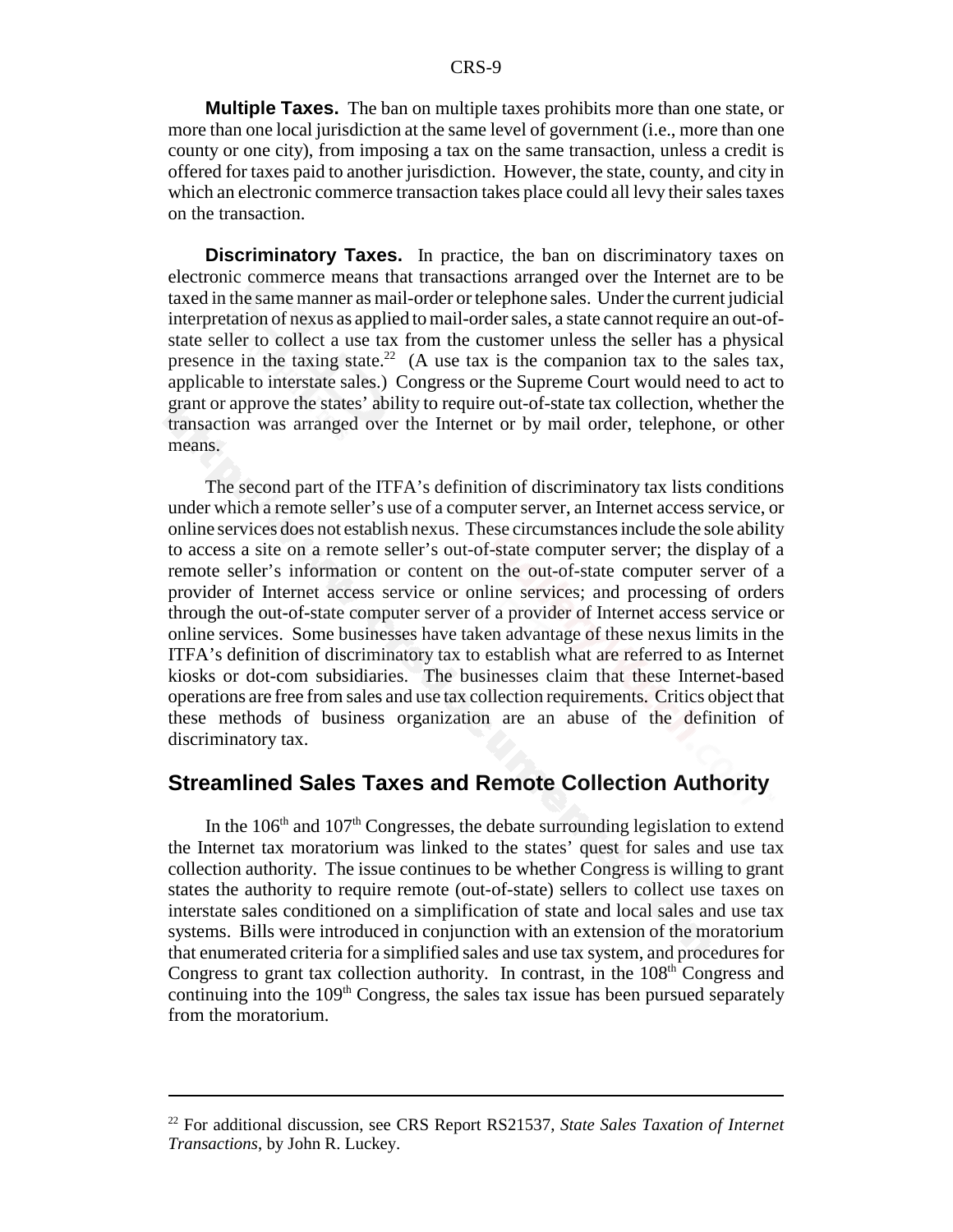#### CRS-10

**Remote Collection Issue.** Under current law, a vendor with substantial nexus (usually defined as physical presence) in its customer's state collects the state (and local) sales tax on sales arranged over the Internet (or by telephone, mail order, or other means). In contrast, an out-of-state vendor without substantial nexus in the customer's state is not required to collect the sales tax.<sup>23</sup> Technically, the customer is required to remit a "use" tax to his or her state of residence.<sup>24</sup> In practice, however, use tax compliance by non-business purchasers is low. Because of this low compliance, many states have long wanted to require out-of-state vendors without physical presence in the respective states (referred to as remote sellers) to collect the use tax from the customer. This would apply to all interstate sales, whether arranged over the Internet or by mail-order catalog, telephone, or other means.

**The Streamlined Sales and Use Tax Agreement (SSUTA).** Acknowledging administrative complexity as a major obstacle to remote collection authority, the states began a concerted effort to simplify state and local sales and use tax through the Streamlined Sales Tax Project  $(SSTP)^{25}$  The project commenced in March 2000, midway through the initial ITFA moratorium (October 1998 - October 2001). As of January 2006, 13 states were designated as "full" members for having approved a model interstate agreement to simplify their sales tax systems, known as the Streamlined Sales and Use Tax Agreement (SSUTA).<sup>26</sup> The agreement establishes uniform definitions for taxable goods and services and requires that a participating state and local government have only one statewide tax rate for each type of product. Another six states are "associate" members for partially complying with the SSUTA. Each state would retain the power to define which products are taxable and establish its tax rate.

In the  $109<sup>th</sup> Congress, S. 2152 (Enzi) and S. 2153 (Dorgan) would grant states$ that comply with the SSUTA the authority to require remote sellers to collect state and local use taxes on interstate sales. S. 2153 includes a detailed procedure for the determination of those small businesses that would be exempt from complying with the SSUTA. In contrast, S. 2152 uses a minimum annual remote sales of \$5 million as the threshold for the tax collection requirement. The U.S. Conference of Mayors opposes both bills because, in exchange for remote collection authority, other telecommunications taxes would be simplified, potentially leading to reduced revenue from those taxes.

 $^{23}$  In 1967 and again in 1992, the Supreme Court invited the Congress to take action on this issue. See the following decisions: *National Bellas Hess, Inc. v. Illinois Department of Revenue*, 386 U.S. 753 (1967) and *Quill Corp. v. North Dakota*, 504 U.S. 298 (1992).

 $24$  The use tax is the companion tax to the sales tax, created to ensure that cross-border transactions are not favored in the state tax code.

<sup>&</sup>lt;sup>25</sup> For more on the Streamlined Sales and Use Tax Agreement, see CRS Report RS22387, *The Streamlined Sales and Use Tax Agreement: A Brief Description*, by Steven Maguire.

<sup>&</sup>lt;sup>26</sup> The agreement went into effect on October 1, 2005, when more than 10 states representing greater than 20% of the combined population of the 45 states with state sales taxes were deemed in "substantial compliance" with the SSUTA. Once the SSUTA became effective in October 2005, the SSTP was dissolved and replaced with the "State and Local Advisory Council." See Jeffery A. Friedman and Charles Kearns, "Federal Streamlined Sales Tax Legislation Introduced in the Senate," *State Tax Notes*, Jan. 16, 2006, p. 131.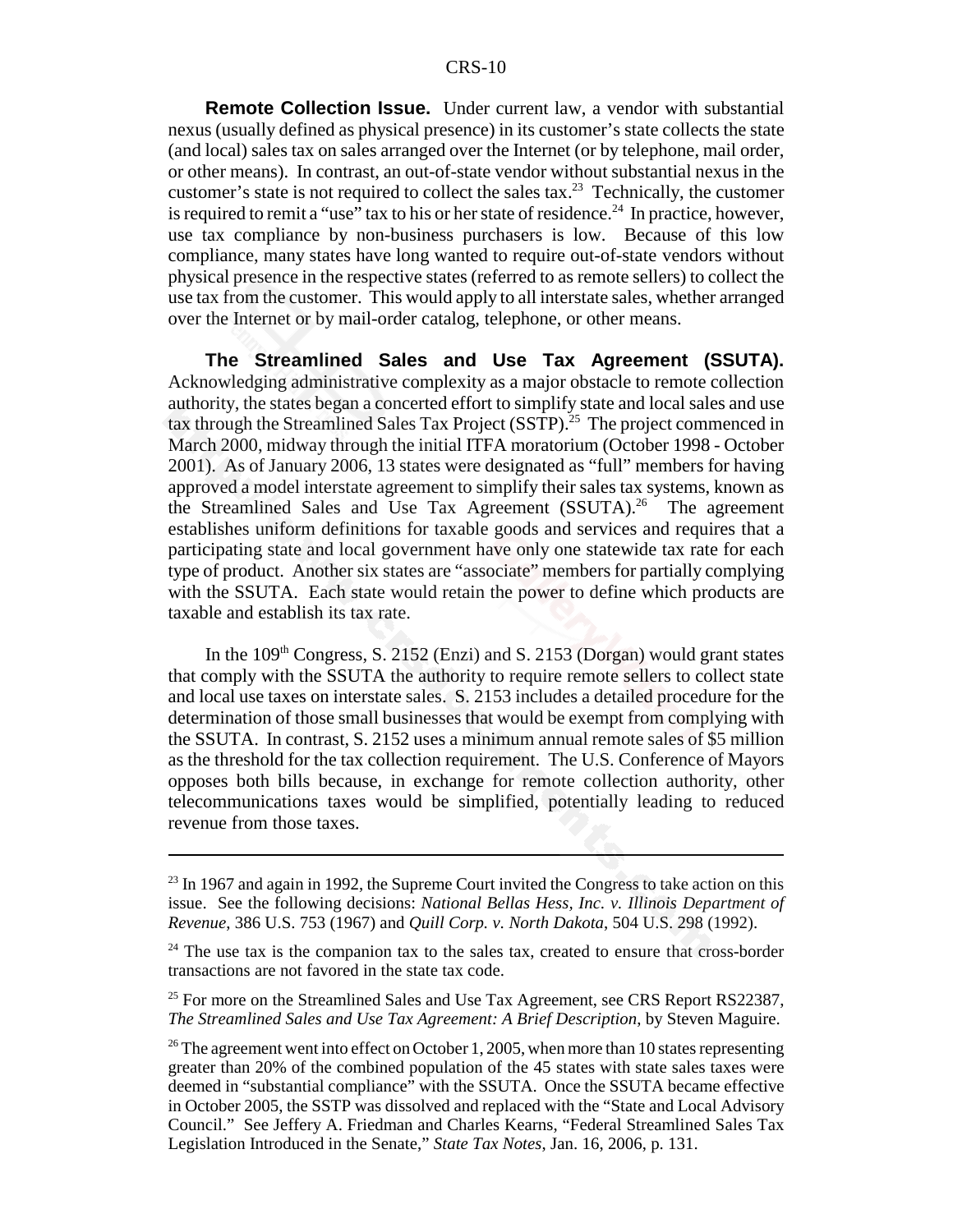#### CRS-11

#### **Business Activity Tax (BAT) Nexus Standards**

The possibility that states could be authorized to require remote vendors to collect sales and use taxes on interstate sales raised concerns that states would then attempt to impose income and other business taxes on those vendors. In response, some multistate businesses asked Congress to clarify nexus standards for state and local business activity taxes (BATs).<sup>27</sup> Past court decisions and the landmark P.L. 86-272, enacted in 1959 (15 U.S.C. 381 et seq.), established physical presence as the standard for sufficient nexus, but only for the sale of tangible goods, and only for taxes on net income.

Congress clarified nexus in P.L. 86-272 by identifying those activities which would *not* establish nexus. Generally, soliciting the sale of tangible goods in a state for shipment by common carrier from locations outside the state would not be sufficient to trigger nexus. Thus, for products shipped across state lines, state corporate income taxes are levied at the *source*, not the *destination*, of the product.

Proponents of federally defined nexus standards contend that current federal law does not sufficiently define substantial nexus. The issue before Congress is whether to codify nexus rules for intangible property and services, not just tangible goods as provided for in P.L. 86-272. Currently, each state independently implements rules that establish nexus for economic activities that are not covered by P.L. 86-272. Although state rules are very similar for many services and activities, there is still significant variation among states on the threshold for establishing nexus. In theory, Congress could establish uniform federal standards for imposing state business activity taxes on out-of-state businesses.

Some representatives of state and local governments, however, are concerned that enacting federal nexus guidelines could restrict their ability to levy corporate income taxes or other BATs on business activities conducted in their state. For example, if Congress implemented thresholds at the midpoint level of all existing state nexus rules, by definition, many states would lose taxpayers that did not meet the new standard for substantial nexus. The states with the lowest nexus thresholds would fare the worst under such a scenario. Perhaps more importantly,"bright line" legislation would expand the definition of economic activity beyond tangible goods to include intangible goods and services.

The remote collection authority bills offered in earlier Congresses typically provided that out-of-state vendors that collected sales and use taxes would not then be subject to business activity taxes by virtue of their tax collection for the state.<sup>28</sup>

 $27$  Business activity taxes are commonly thought of as corporate income taxes, but may also include franchise taxes, business license taxes, business and occupation taxes, a tax on gross receipts, gross income or gross profits, value-added taxes, single business taxes, and capital stock taxes. They do not include taxes on transactions, like sales and use taxes or excise taxes. For more on state corporate income taxes, see CRS Report RL32297, *State Corporate Income Taxes: A Description and Analysis*, by Steven Maguire.

<sup>28</sup> For more on state BATs, see CRS Report RL32297, *State Corporate Income Taxes: A* (continued...)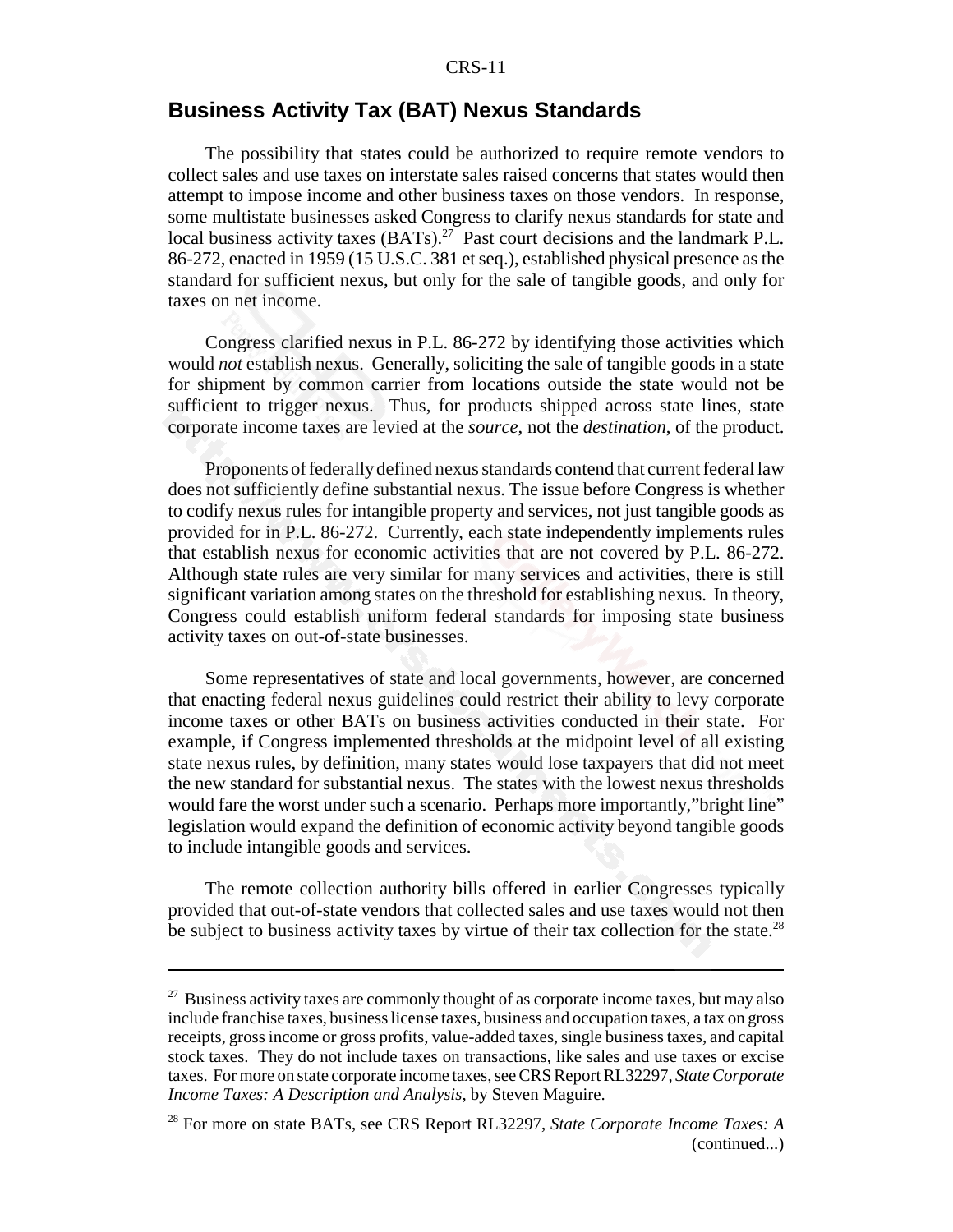In the  $109<sup>th</sup>$  Congress, as in the  $108<sup>th</sup>$  Congress, the BAT nexus issue has been kept separate from both the extension of the Internet tax moratorium and the sales tax simplification issue.

## Action in the 109<sup>th</sup> Congress

#### **Internet Tax Moratorium Legislation**

Three bills to modify the Internet tax moratorium have been introduced in the 109th Congress. Then-Representative Cox introduced H.R. 1684 and H.R. 1685, both of which would repeal the moratorium sunset. Representative Campbell introduced H.R. 4862 on March 2, 2006, which is identical to H.R. 1685. In contrast to H.R. 1684, H.R. 1685 and H.R. 4862 also strike the grandfather provisions included in the most recent extension of the ITFA. In the Senate, S. 849 (Sen. Allen) would repeal the moratorium sunset and is similar, though not identical, to H.R. 1684. H.R. 5422 would eliminate the sunset on the moratorium but does not eliminate the grandfather provision.

On June 28, 2006, the Senate Commerce, Science, and Transportation Committee approved an amendment to a communications bill, S. 2686, that would make the moratorium on Internet access taxes permanent. Another amendment to the same legislation would impose a three-year moratorium on new taxes on wireless services.

#### **Internet-Commerce-Related Legislation**

**SSUTA.** In the Senate, S. 2152 (Sen. Enzi) and S. 2153 (Sen. Dorgan) would grant states that comply with the Streamlined Sales and Use Tax Agreement the authority to require remote sellers to collect state and local taxes on interstate sales. Both bills were referred to the Senate Committee on Finance when introduced on December 20, 2005.

**BAT Nexus.** A proposal to address state business activity taxation has also been introduced in the 109<sup>th</sup> Congress. H.R. 1956 (Rep. Goodlatte) would establish a physical presence standard for business activity taxes and expand the test to include intangible goods and services. More specifically, H.R. 1956 would (1) amend P.L. 86-272 to extend to all sales (not just tangible personal property) and to other state and local business activity taxes (not just net income taxes) the protection from taxation on interstate commerce if the only activity within a state was soliciting orders for sales; (2) establish physical presence as the nexus standard for levying state and local business activity taxes on interstate commerce; (3) generally require use of employees or property in a state for more than a combined 21 days per calendar year to establish nexus; (4) enumerate exempt business activities; and (5) set the minimum

 $28$  (...continued)

*Description and Analysis,* by Steven Maguire.